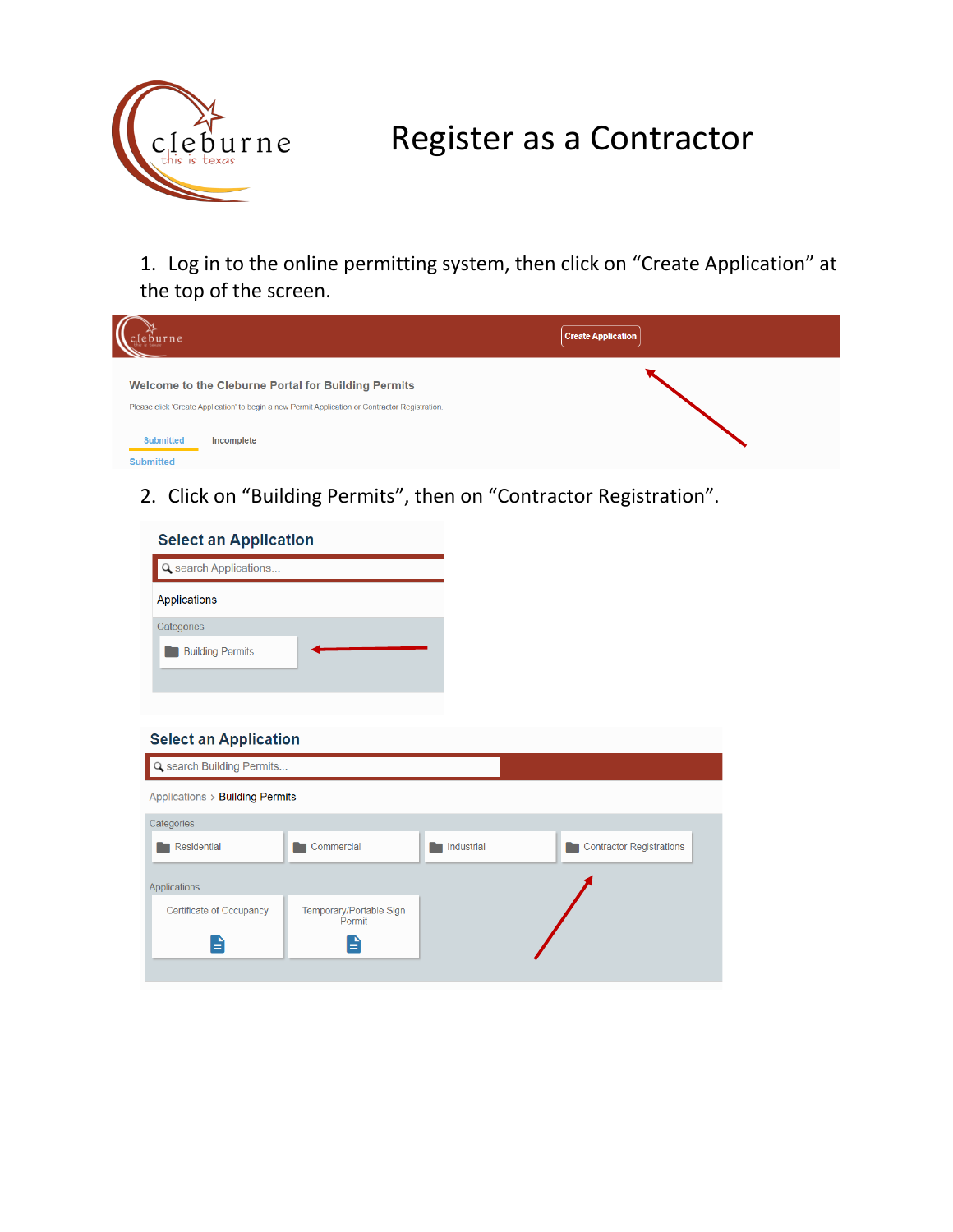3. Choose your contractor type, then click "Begin Application". If you're not sure which type to choose, please contact us.

| al Contractor<br>stration<br>É | <b>Irrigation Contractor</b><br>Registration<br>Ĥ | <b>Backflow Contractor</b><br>Registration<br>E |                          |
|--------------------------------|---------------------------------------------------|-------------------------------------------------|--------------------------|
|                                |                                                   |                                                 | <b>Begin Application</b> |

4. Enter your company name on the first line, then click "Next". If you have a DBA, please enter only the DBA name on this line.



5. Click "Next" in the Contractor box. Your company name will not appear in this list until we process your registration.

6. Complete the Application Data fields. You can leave blank any fields that do not apply to your company.

| AppData                                           |  |
|---------------------------------------------------|--|
| <b>General Contractor Registration</b>            |  |
| <b>Business Name</b>                              |  |
| Text<br><b>John Doe Construction</b>              |  |
| <b>Contractor License Holder</b>                  |  |
| Text                                              |  |
| Contractor License Number                         |  |
| Text                                              |  |
| Insurance Info (Company's Name and Policy Number) |  |
| Comment                                           |  |
| <b>Insurance Expiration Date</b>                  |  |
|                                                   |  |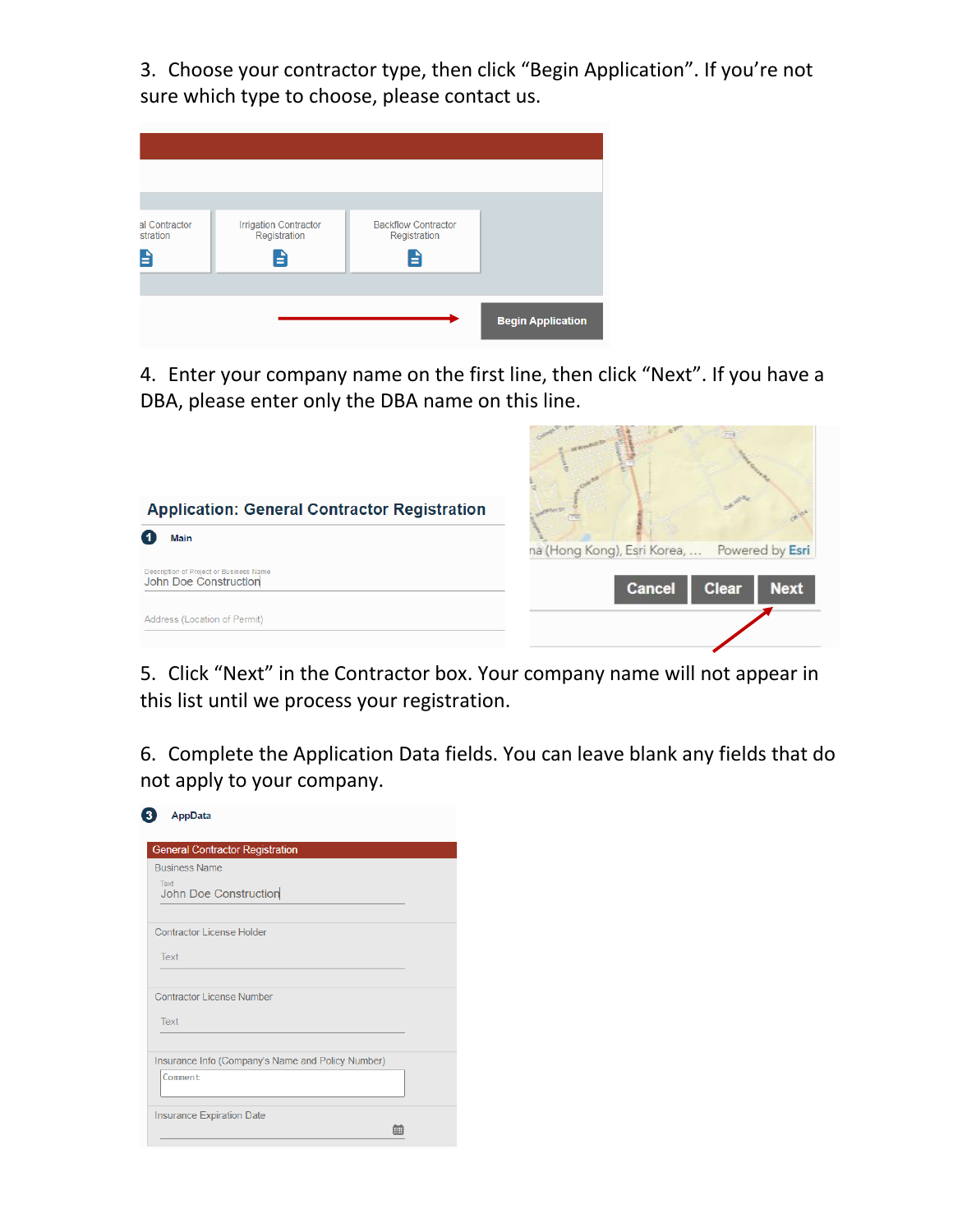7. Complete the People fields. You can click the "Use My Information" button to fill in your information in these fields. Any fields in red are required.

| <b>Applicant</b><br>more |                | <b>Use My Information</b> |
|--------------------------|----------------|---------------------------|
| <b>Name</b>              |                |                           |
| <b>Address Line1</b>     |                |                           |
| <b>City Name</b>         | <b>State</b>   | Zip Code                  |
| Phone (Home)             | Phone (Mobile) |                           |

8. Add any licenses, certificate of insurance issued to the City of Cleburne, or Bond documents as required in the Attachment step. You can click on the paperclip to find the files on your computer, or you can drag and drop them. Then click on Submit.

|                                                                                                       | Step 5 of 5                                         |
|-------------------------------------------------------------------------------------------------------|-----------------------------------------------------|
|                                                                                                       |                                                     |
|                                                                                                       |                                                     |
|                                                                                                       |                                                     |
| 6<br><b>Attachment</b>                                                                                |                                                     |
| $\begin{bmatrix} 0 \end{bmatrix}$ Add $\begin{bmatrix} \bullet \\ \bullet \end{bmatrix}$ = Delete all | <b>Submit</b><br><b>Previous</b><br>Clear<br>Cancel |
|                                                                                                       |                                                     |

9. You will receive an email notification if anything else is needed to complete your registration. You can attach any requested documents by clicking on the "Actions" drop down menu, and choosing "Check Case Status"

| <b>Application</b>                                   |                                                |                                   |                                               |
|------------------------------------------------------|------------------------------------------------|-----------------------------------|-----------------------------------------------|
| <b>General Contractor Registration</b><br>CON-000791 | No Location Specified<br>John Doe Construction | Pending<br>Actions<br>$\check{ }$ | Created:07/1/2021<br><b>Expires:07/1/2021</b> |

10. You will also receive an email notification when the fees are ready to be paid. In this case, you will click on "Actions" and then "Pay Fees"